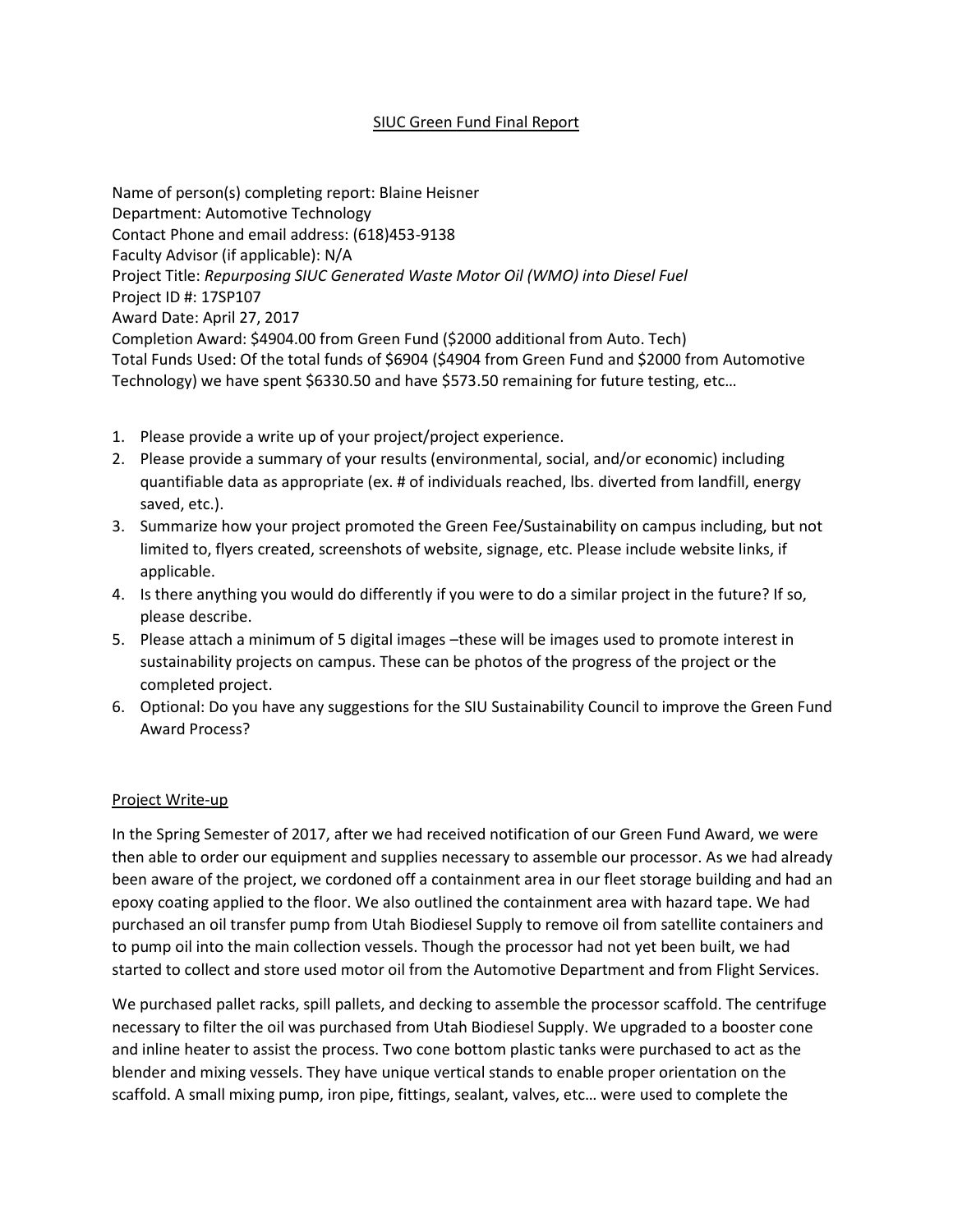processing unit. We were able to order most of the components to start assembling the processor and building the scaffold area to prepare for processing the oil in the Fall Semester of 2017.

During the Fall Semester, we had continued the process of collecting used motor oil from the SIUC Automotive Department and Flight Services. Students in AUT-480 Alternative Fueled Vehicles and AUT-475 Special Projects classes became involved with the theory, collection, research, and assembly of the project. At this time, the process of building the processor and scaffold was well underway. Though we had not started processing any used motor oil, we had collected well over 500 gallons of oil by the end of the Fall Semester of 2017.

On November 4<sup>th</sup> 2017, the project was presented at the SIUC ASA Multidisciplinary Research Symposium. The presentation was given to an audience by Professor Blaine Heisner, and students Dustin Nance and Tyler Frascone. The presentation was well received and the proceedings were published in the OpenSIUC forum at the following link:

<http://opensiuc.lib.siu.edu/asars/2017/abstractpresentation/6/>

During the Spring Semester of 2018, completion of the processor and scaffold was complete. The centrifuge was tested and used to filter all previously collected used motor oil. Testing was performed to determine desired viscosity and cleanliness of the final product. A sample of the centrifuged oil was sent to Blackstone Labs for testing and was determined to require additional filtering processes. Research was expended and a plan to further thin the used motor oil with lighter petroleum fractions was made. Multiple batches of fuel were made to test the performance characteristics in live vehicles. At this time, the project is in the testing phase and over 100 gallons of motor oil based fuel have been successfully utilized in live vehicles. As of yet no University vehicles have been fueled with our product, but we are very close to this step. The project has collected well over 900 gallons of used motor oil from the University, individual students, and faculty, providing a responsible option to recycle this oil and keep it out of the environment. Additionally, at \$0.85 per gallon in disposal fees, the project has saved approximately \$765 in disposal fees.

From this point forward, we are continuing to collect used motor oil from SIUC Automotive Technology. We have discontinued collecting oil from Flight Services due to the discovery of very high levels of lead in their oil. Blackstone Labs concurred with our suspicion this level of lead is consistent with the use of leaded fuel in reciprocating aviation engines. We may still utilize agreements with SIUC Travel Services to participate in our project and collect additional oil from them as the project grows. We plan to continue to enable students and faculty to drop off used motor oil from personal use as a method of recycling their oil. We will continue to test the performance characteristics of the fuel in live vehicles, then transition the usage into University vehicles. This transition will increase cost savings to the University in not only reduced disposal fees, but reduced fuel costs as well. SIUC Farms were contacted in regards to using the manufactured fuel and they have agreed to take 55 gallons of fuel to use in their agriculture equipment. As soon as we have completed our performance testing, we will provide our fuel the Farms for this purpose. We hope to encourage additional streams of usage for our fuel within the University, provided all testing is positive. We foresee continued successful collaboration between departments/segments of SIUC with our project for many years.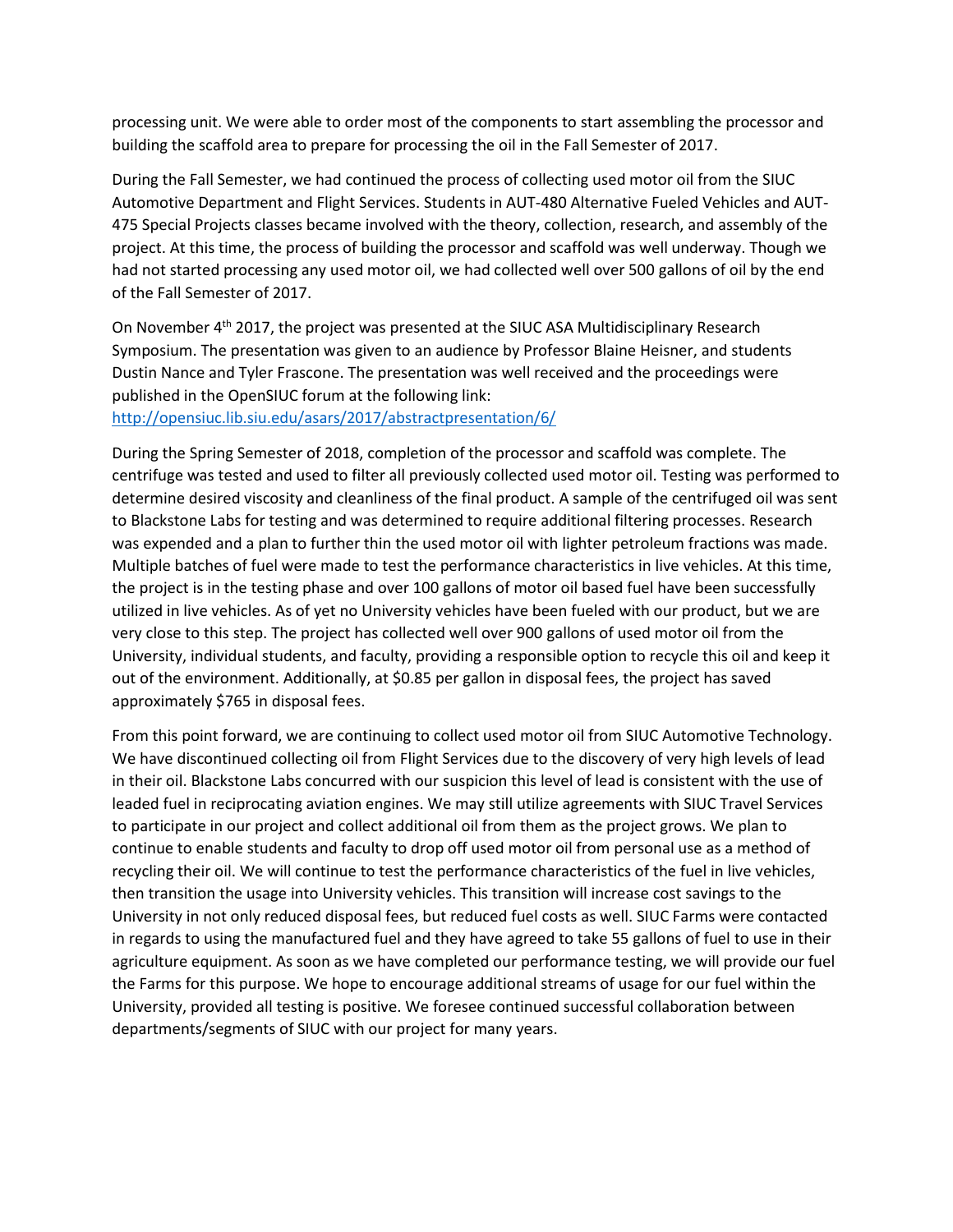#### Summary of Results

The major goal of the project, to repurpose a waste product into a useable commodity, has been successfully accomplished. We were able to divert in excess of 900 gallons of used motor oil into our process. At a disposal cost of approximately \$0.85 per gallon, we have saved over \$765 in waste disposal fees.

At this time, we have not yet utilized our fuel in any University vehicles, due to the fact we are still testing the fuel. However, we will be fueling multiple University vehicles before the end of the 2018 Spring Semester. Once this occurs, the fuel cost savings will be realized at approximately \$2.50 per gallon. We have an agreement with the University Farms to use 55 gallons of fuel this semester, and this will save approximately \$137.50.

We have used over 100 gallons of fuel in live vehicles in our current testing phase. This has saved over \$250 in fuel costs, just not to the University. The fact that our fuel has been utilized has however reduced the need to extract and refine petroleum. Albeit a small amount, every bit counts.

This project has directly involved three students in the project and generated a combined 9 total credit hours for the University. This WMO project has been included in the AUT-480 course for 2 semesters now and has involved over 40 students with over 120 total credit hours. These students are able to participate directly and perform research to further the goals of the project.

We have already presented our research in a peer reviewed venue (ASA Multidisciplinary Research Symposium) and had our proceedings published in OpenSIUC. Individuals across the globe could locate and see our project from this venue.

The project is collecting data to define the project and express the results on a continuing basis. The plan is to produce research articles/presentations in peer reviewed venues to further the University's research agenda. We expect our project to grow as our process becomes more refined and possibly expand into additional grants and research opportunities.

This project will continue to attract students interested in the AUT-475 Special Projects course as well as AUT-480 Alternative Fueled Vehicles course. We will continue to collect and process oil to save both disposal and fuel costs. Every gallon of fuel used additionally reduces the global carbon footprint.

#### Promotion of Project

To promote our project within SIUC, we have posted the Green Fund markers on our processing equipment. As we have many open house events, potential student tours, and industry partners who are shown the project, all involved are made aware of the Green Fund and the Sustainability aspect of the project.

We have presented our project at the 2017 ASA Multidisciplinary Research Symposium which was held at the TEC on November 4<sup>th</sup>, 2017. We were able to showcase our involvement with the Green Fund not only through the presentation, but as the proceedings of the event were published on OpenSIUC, we are now able to have a global venue where anyone with a web browser could potentially locate and learn about the project. A weblink to the proceedings including the project abstract and a PowerPoint document is as follows:<http://opensiuc.lib.siu.edu/asars/2017/abstractpresentation/6/>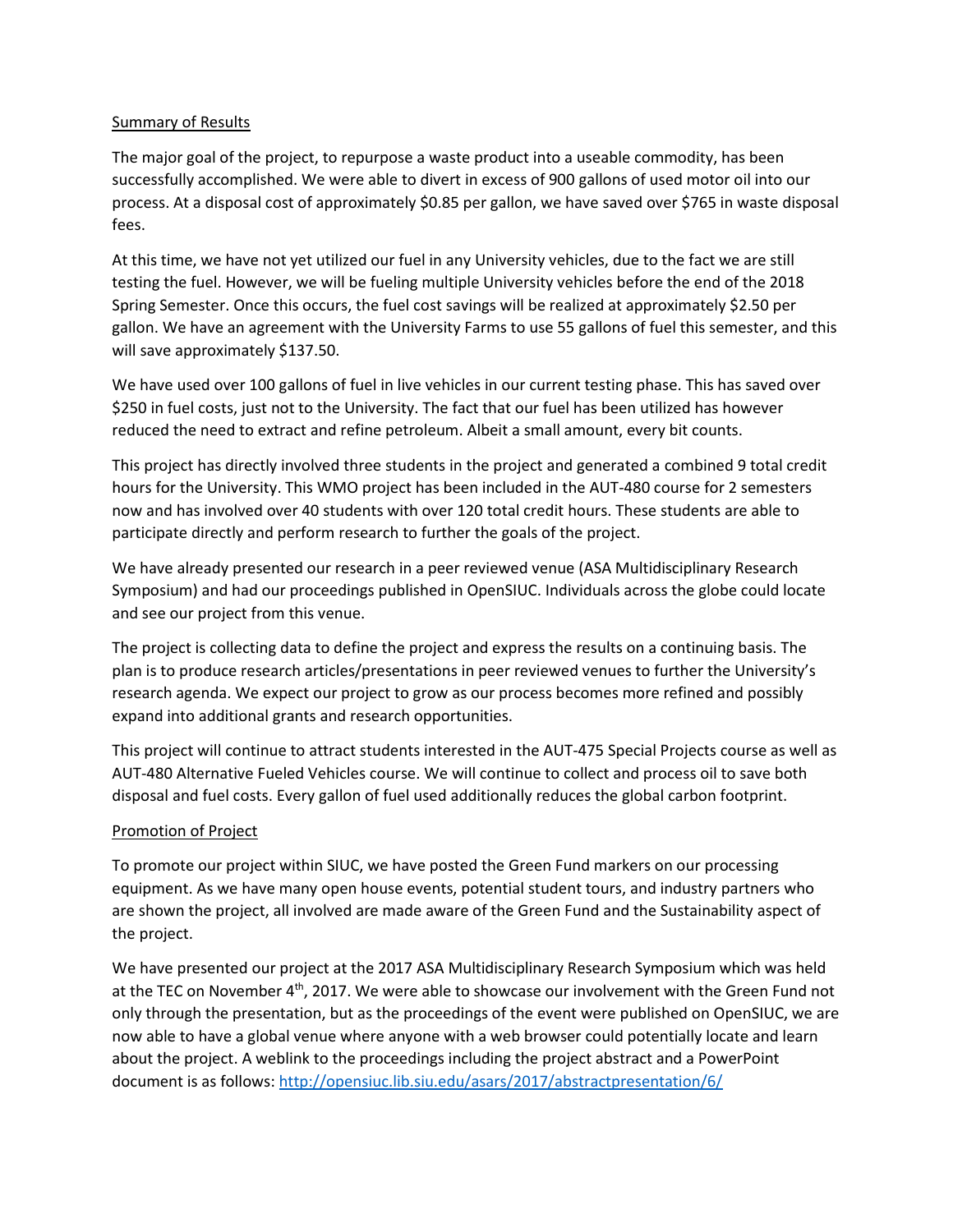We have contacted Graydon Blair of Utah Biodiesel who has a blog showcasing various projects utilizing equipment purchased from their company. This site would be visited by organizations seeking equipment to start similar projects including WMO, Waste Vegetable Oils, Biodiesel, etc… We hope to receive approval to provide photos and a writeup of the project to post on the Utah Biodiesel blog.

In addition, many conversations have been had by students and myself to interested members of the community. No fewer than 3 individuals, including myself, are currently utilizing the fuel in their personal vehicles. It is always fun to tell people what we are up to and spurs many questions and subsequent conversations about our methods and opportunity afforded by the SIUC Sustainability Council.

As the project continues to grow, we expect to generate more awareness and involvement with students and the community. We all feel that we are in the initial stages of our project.

# Doing things differently

I don't know if I would do anything different if we were to do another project except have a better understanding of the process next time. I certainly will investigate the Green Fund award if we have another opportunity. I feel this is an immeasurably valuable experience for the instructors, students, community, and the University.

# Photos

Please see attached documents

### Suggestions

I think the process of applying and receiving information from the Council and Green Fund is very good. The meetings we attended were well received, the process was straightforward, and I do not really have any suggestions to improve the process at this time. Anyone interested in applying for the Green Fund awards should be able to figure it out.

However, in the interest of promoting the project and including students, a course may be able to be created where students, through the Sustainability Council, could enroll and visit the projects, take photos, create a blog, create presentations, etc… Call it "Modern Sustainability Efforts" or something. In our department, we have an AUT-475 Special Projects course where students can get experience in these type of activities. As a matter of fact, I have 3 students enrolled in this course who are directly involved in this project. This would generate additional credit hours for the University.

I don't know under which school or college they would be able to enroll under, but it is just a thought.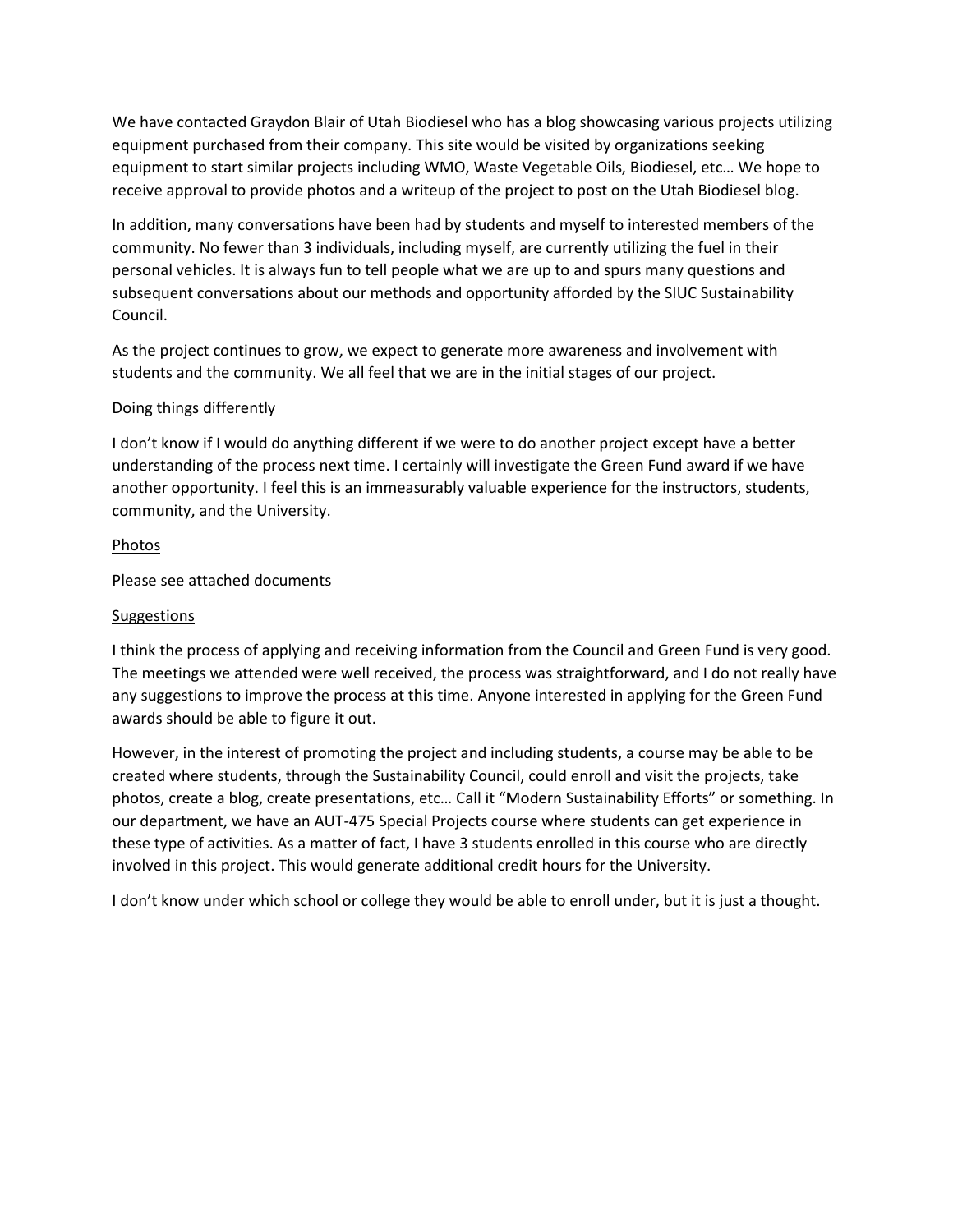